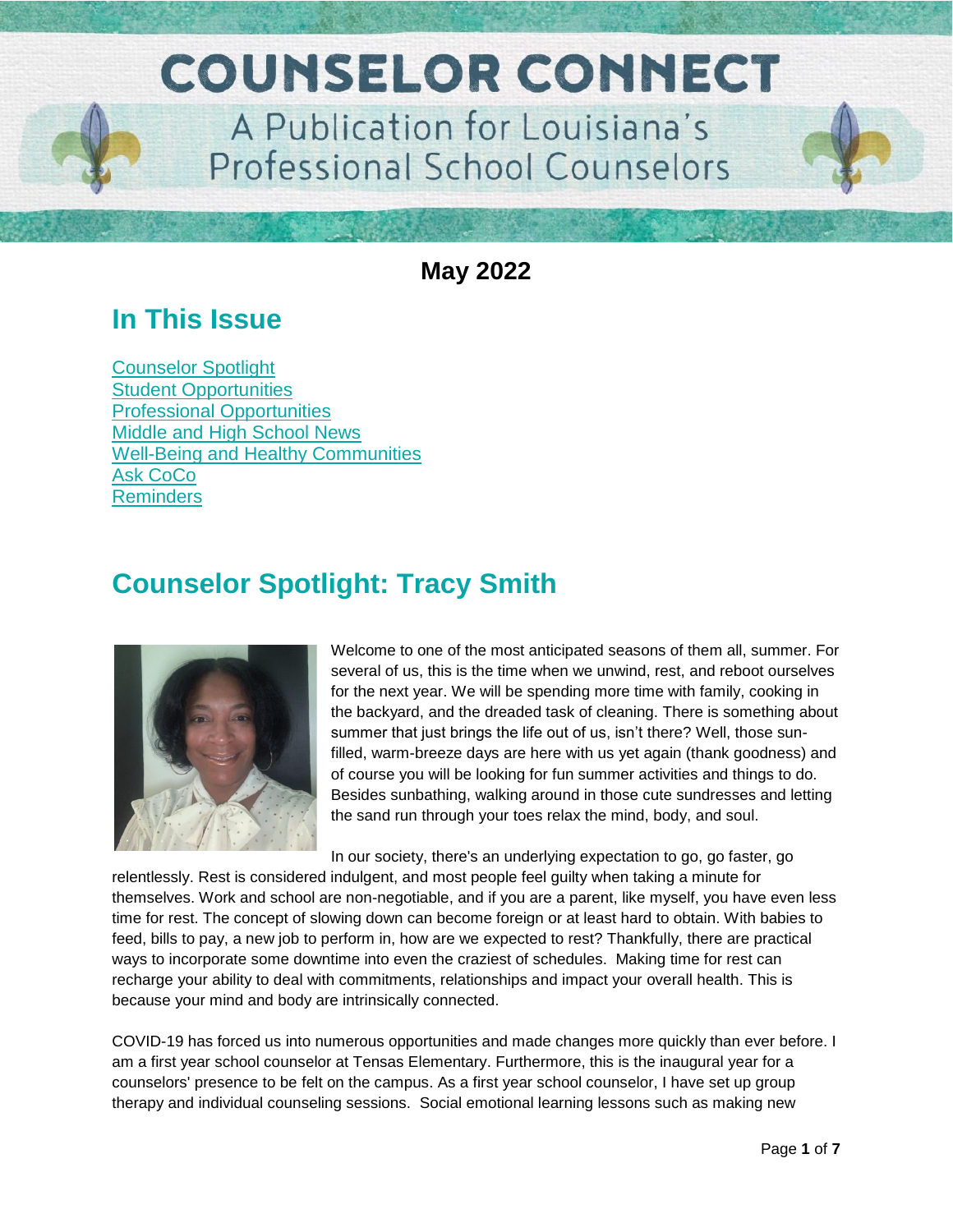friends, bullying, conflict resolution, anger management, and defiance are a few of the lessons I have administered at the school.

As we slow down and reflect, our focus must be on the children. Purposely reflect on the good the children have produced. I often dwell on the positive vibes that are produced on the campus. Even though this can be difficult at times, just know that you are making a difference. We must continue to capture motivational moments and let them fill our hearts during this time with students, faculty, and staff.

We as counselors are given a unique platform within our professional parameters. My greatest joy erupts when I am the solution to others problems. I allow my inner passion to propel me through the difficult times. We must remind ourselves of our ultimate destiny and use this as fuel to motivate us to persevere. As I continue to orchestrate the smiles on students' faces, or even lend a listening ear to the students, Always know counselors have a purpose and the students need us.

I have assisted parents by providing information regarding available community resources, sharing information about their child within the boundaries of my professional ethics, and review student academic progress. I definitely work with staff members to identify certain students. Students are identified and assisted through emotional and psychological difficulties. I am often found sitting in on parent/teacher conferences too. If there are professional referrals to outside agencies needed, I will initiate the paperwork. I work with students that do not have adequate study habits. I assist students in setting attainable goals also. As one may realize, school counselors are essential to a healthy school environment.

Tracy Smith Professional School Counselor Tensas Elementary School [tracy.smith@tensaspsb.org](mailto:tracy.smith@tensaspsb.org)

**How are you welcoming students and families to your office?** Thanks for sharing your door Tracy Smith of Tensas Elementary!

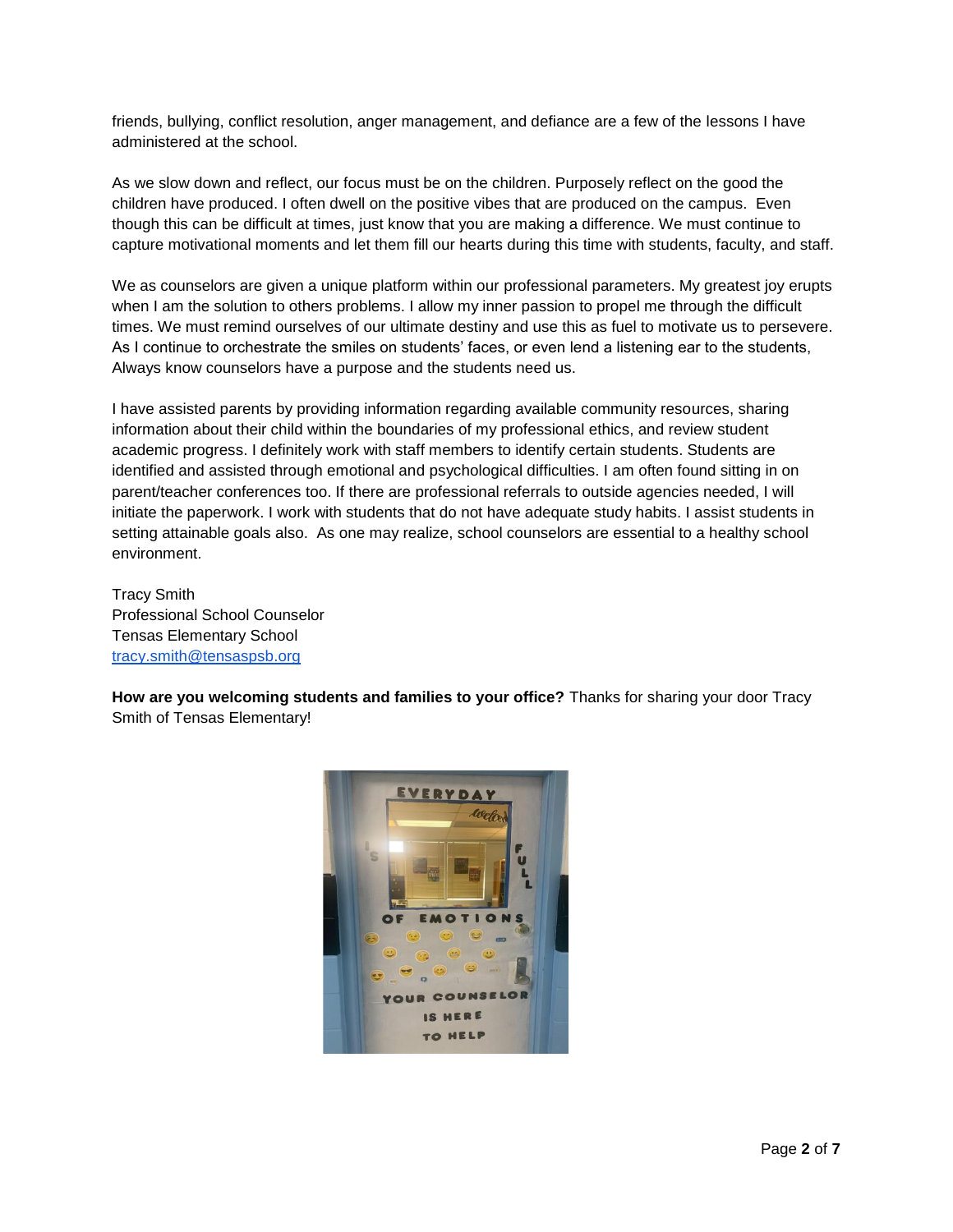# <span id="page-2-0"></span>**Student Opportunities**

### **Career Waves2: Optimize Your Resume for Applicant Tracking Systems!**

Learn to get past the digital barrier between you and your dream job. Students are encouraged to [register](https://us02web.zoom.us/webinar/register/WN_oqr7SupaRDqI9HYUHNSj3g) for this virtual event. Students will discover how applicant tracking systems (ATS) work and how to select keywords to maximize their chances for success. They will explore how their choice of formatting, fonts, and graphics can trip up the ATS.

**Date:** Wednesday**,** May 25, 2022

**Time**: 11 a.m.

Please visit the [Career Waves2](https://careerwaves2portal.com/) portal for more information.

# <span id="page-2-1"></span>**Professional Opportunities**

### **Teacher Leader Summit**

In less than 30 days, Louisiana's educators will come together at the Teacher Leader Summit in New Orleans. Educators will have an opportunity to hear from the [keynote speakers,](https://www.louisianabelieves.com/docs/default-source/2022-teacher-leader-summit/keynote-speakers---tl-summit-2022.pdf) Stephen M.R. Covey and Juliana Urtubey.

All registered participants must reserve a seat within Whova to attend [sessions](https://whova.com/embedded/event/i6u0jc%2FHaQPA8X9JKRdO22%2FvxgNOBGeJNdxPWRzFISM%3D/?utc_source=ems) during the Teacher Leader Summit. Session capacity is limited and available on a first come, first served basis. Evening networking socials are also available on May 31 and June 1. For details on how to reserve a seat, as well as prepare for arrival, attendees can use these [recommendations.](https://www.louisianabelieves.com/docs/default-source/2022-teacher-leader-summit/prepare-for-arrival---tl-summit-2022.pdf)

The City of New Orleans has lifted the mask, vaccine, and test requirements as of March 21. Under the [updated guidelines,](https://ready.nola.gov/incident/coronavirus/safe-reopening/) Teacher Leader Summit will not require masks, vaccines, or tests.

Please contact [LDOEevents@la.gov](mailto:LDOEevents@la.gov) with questions.

### **Child Welfare and Attendance**

Child Welfare and Attendance (CWA) directors, supervisors, and all attendance stakeholders meet monthly.

CWAs are provided with relevant professional development, resources, and tools to support students and families within their systems. As members of the Louisiana Attendance Alliance, CWAs are afforded evidence-based, best-practices to address chronic absence and encourage family engagement during these meetings.

**Date:** Wednesday, June 1, 2022, 8:00 a.m. - 9:30 a.m. **Link:** <https://ldoe.zoom.us/j/96850945547?pwd=akhzVlZqVlpuZDRTbk9yWFJXbzZ6Zz09> **Webinar ID:** 968 5094 5547 **Passcode:** CWAJUNE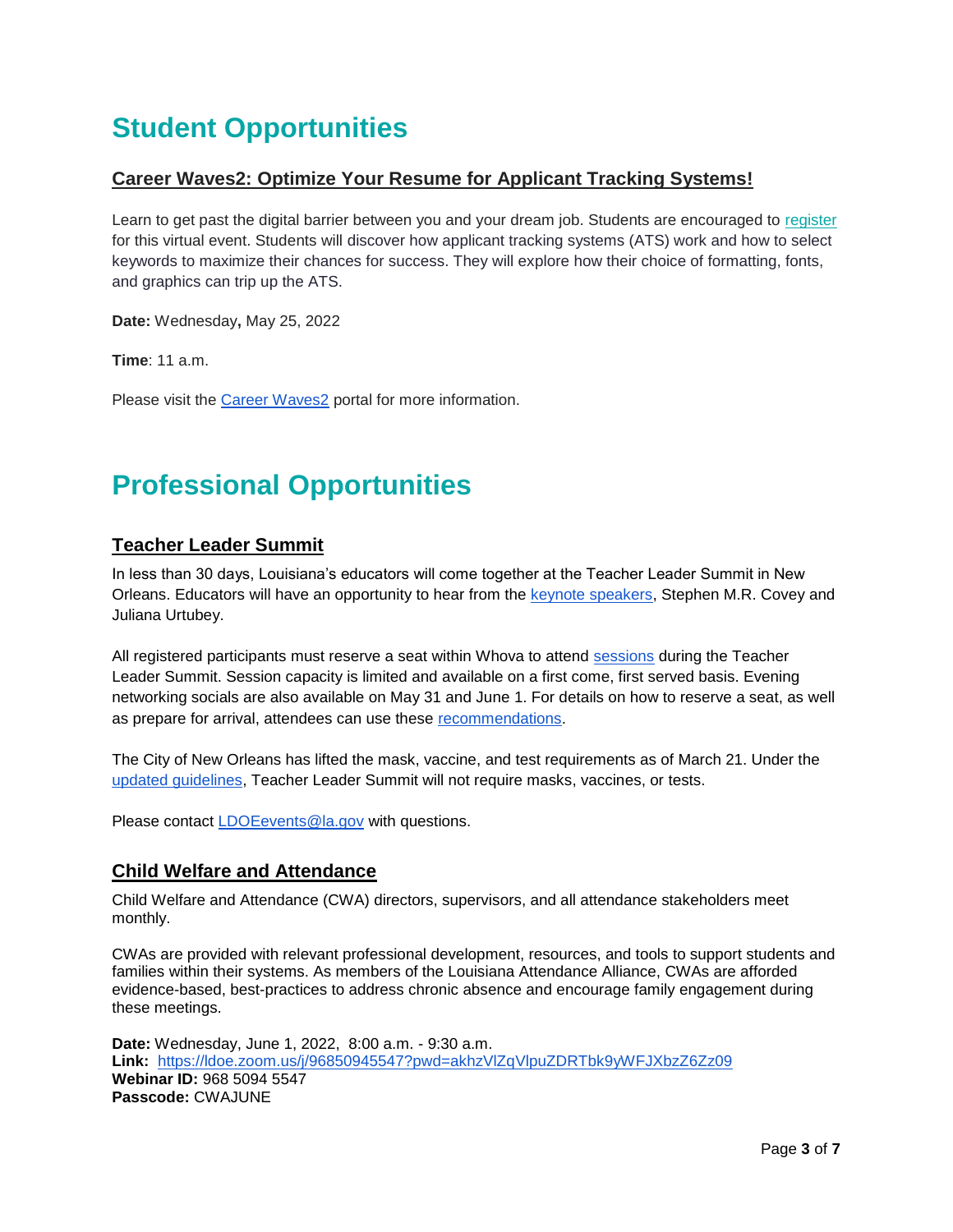#### **Phone Number:** 470-250-9358

Please contact [shelneka.adams@la.gov](mailto:shelneka.adams@la.gov) with questions.

### **Youth Mental Health First Aid Instructor Training**

This YMHFA Instructor training is a skills-based course that teaches caring professionals and caregivers, who regularly interact with young people, how to train others to identify, support and respond to a young person in crisis and non-crisis mental health situations. Participants will leave with a deeper understanding of adolescent development, common signs and symptoms of mental health needs, and a five-step action plan to address/support a young person in need.

18 CEUs Available! There will be 2 cohorts, with 16 participants each. Instructors will need to teach at least 3 times per year to keep their certification active. Please consider this when registering. In addition to the 3-day training, there will be a required 8 hours of pre/post work to be completed by each participant.

**Date:** June 27 - 29, 2022 **Time**: 8:30 a.m. - 5:00 p.m. **Interest Form**: Click [here](https://forms.office.com/r/ECiRqVjH8M) if interested.

For questions contact [natalie.fikac@austin.utexas.edu](mailto:natalie.fikac@austin.utexas.edu) or [rachel.bunch@la.gov](mailto:rachel.bunch@la.gov)

#### **Special Education Advisory Panel Application Open**

**Please share with special education leaders, educators, parents and community stakeholders.**

The Special Education Advisory Panel (SEAP) application is now open. SEAP advises and assists the Louisiana Department of Education with the provision of free and appropriate public education for individuals with disabilities. It exists by authority of the Individuals with Disabilities Education Act (IDEA) to provide guidance on special education programs and services. Interested applicants can find the vacant roles and more information in the vacancy announcement and application, and interested applicants should apply during the month of May 2022.

Please contact [specialeducation@la.gov](mailto:specialeducation@la.gov) with questions.

## <span id="page-3-0"></span>**Middle and High School News**

#### **Summer Learning Programs**

**Please share with summer learning program coordinators.** 

School systems should be in the final planning stages of their summer learning programs using the planning checklist located in the Summer Learning Program Guidance. During the month of May, school systems should be focused on hiring staff, planning professional development, previewing summer tutoring lessons with teachers, planning enrichment activities, confirming community involvement, developing student rosters and bus routes, as well as communicating summer learning program details to parents.

Systems may also refer to the Summer Learning Program Guidance document located in the School System Support Library for specific details about data collection for summer learning programs. Beginning this summer 2022, all CIR and UIR-A schools must provide a summer learning program that includes tutoring for all students.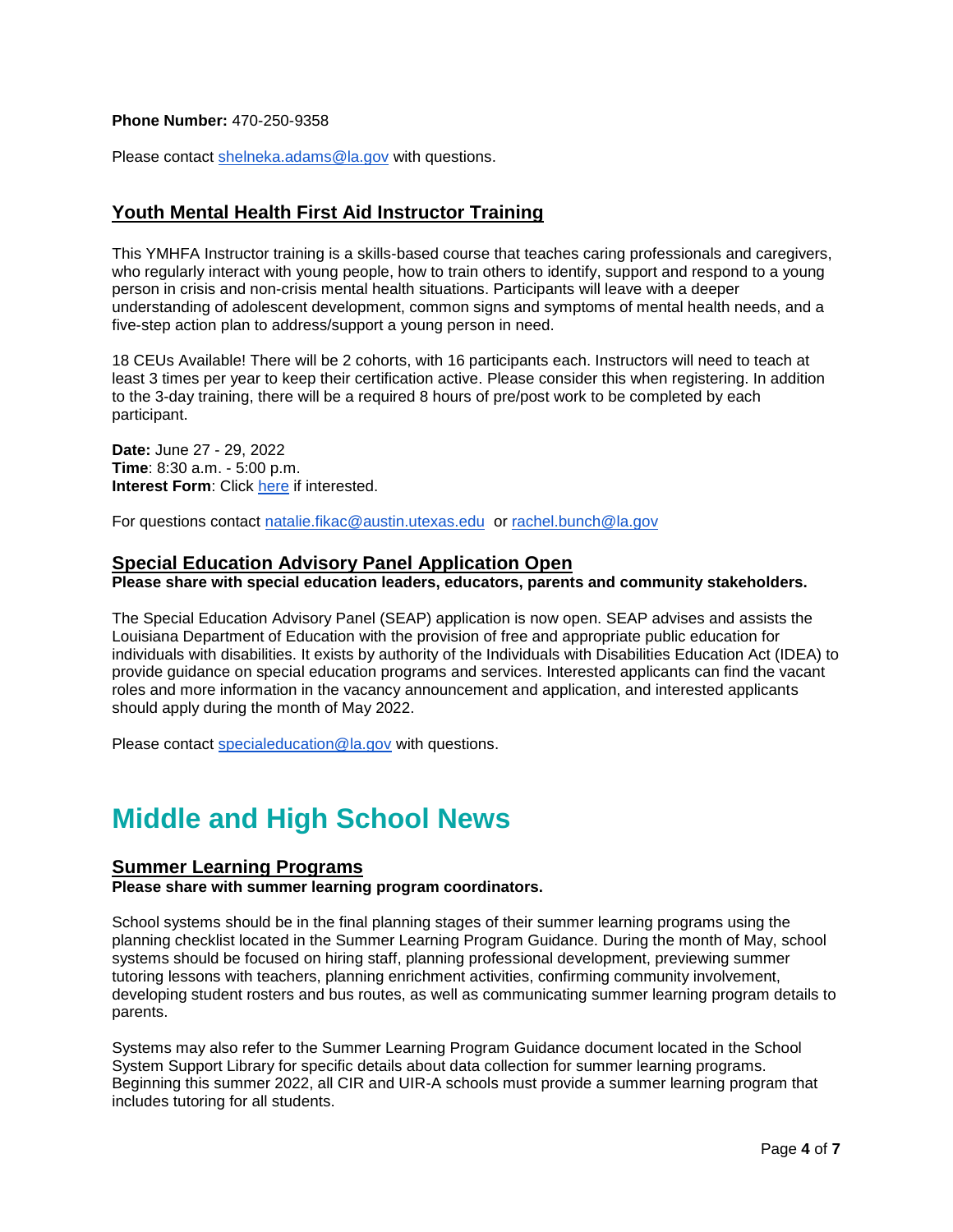Please contact [keisha.thomas2@la.gov](mailto:keisha.thomas2@la.gov) with questions.

## <span id="page-4-0"></span>**Well-Being and Healthy Communities**

### **Virtual Youth Suicide Safety Planning Clinical Workshop**

A workshop designed to provide an overview of suicide safety intervention and its adaptation for working with youth and their family. Led by Dr. Ryan Hill, Assistant Professor of Psychology at University of Texas at San Antonio and Dr. Raymond Tucker Assistant Professor of Psychology at Louisiana State University and Director of the National Suicidology Training Center. [Registration](https://lsu.zoom.us/meeting/register/tJEpdeCgqzwvE9bDpI-KLADF9QzyKm-AI6bk) is open.

**Date:** May 19, 2022

**Time**: 8:30 a.m. - 12:30 p.m.

Please contact rachel.bunc[h@la.gov](mailto:Jasmine.Harkless-Thomas@la.gov) with questions.

#### **Well-Being Monthly Call**

The May call has been canceled. Use this time to prepare for TL Summit or practice some self-care. We will see you again in June.

Please contact [rachel.bunch@la.gov](mailto:rachel.bunch@la.gov) with questions.

#### **LDOE Virtual Therapy through Ochsner for Educators**

Ochsner Anywhere Care is a secure virtual visit tool offering appointments with licensed psychologists or therapists through your smartphone, tablet or personal computer—so you can get care where and when you need it! Schedule an appointment with the provider of your choice.

What can we treat? Addiction, Adolescent Counseling, Anxiety and Panic Attacks, Attention Deficit, Disorder (ADD/ADHD), Depression and Mood Disorders, Eating Disorders, Grief and Loss Counseling, Insomnia, Marriage and Family Counseling, Postpartum Depression, Post-traumatic Stress Disorder (PTSD), Work-related Stress

Convenient virtual therapy appointments are available Monday – Friday until 8 p.m., with additional appointment times on Saturdays.

Sign up at [ldoe.ochsneranywherecare.com](http://ldoe.ochsneranywherecare.com/) and enter Service Key: LDOE; Coupon Code: TEACH.

Please email [anywherecare@ochsner.org](mailto:anywherecare@ochsner.org) or for 24/7 technical support, call 855-667-9711.

Please contact [rachel.bunch@la.gov](mailto:rachel.bunch@la.gov) with questions.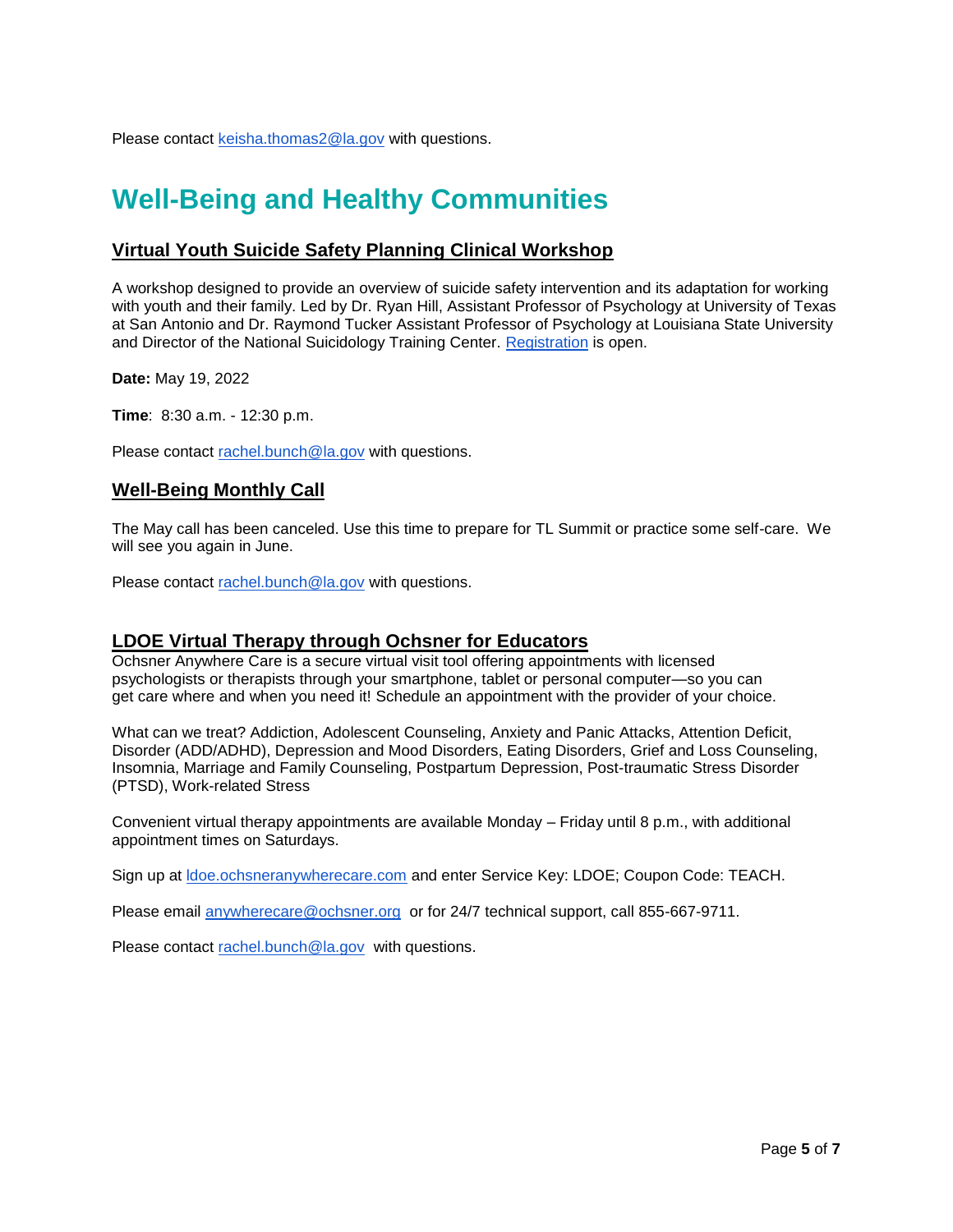# <span id="page-5-0"></span>**Ask CoCo**

## **Q & A With COunselor COnnect!**

Do you have any questions and you're not sure who to ask? CoCo is here to support her fellow counselors! Send all your counseling related (or unrelated) questions to CoCo and she will respond in this section. Questions will be reposted anonymously then answered. Some answers may require research, so they may not always be answered in the order in which they are received. All questions will be acknowledged; here or directly to your inbox!

Please email [shelneka.adams@la.gov](mailto:shelneka.adams@la.gov) CoCo's assistant, all questions. The subject line should read: ASK COCO!



## **Reminders**

Information from past Counselor Connects that you may have missed.

### **Jump Start Construction Scholarship Opportunity**

The Jump Start Construction Connect Scholars Program is accepting applications for up to forty one-time \$1,000 scholarships. [Jump Start Construction Connect Scholarship Applications](https://www.louisianabelieves.com/docs/default-source/jumpstart/jump-start-construction-connect-scholars-application-2020-2021.pdf) are due May 20.

Applicants must:

- Have a Jump Start TOPS Tech Career Diploma.
- Have a National Center for Construction Education and Research credential.
- Have a plan to enroll in an LCTCS campus on a construction pathway or in an Associated Builders and Contractors training program.

Please contact [megan.thompson2@la.gov](mailto:megan.thompson2@la.gov) with questions.

## <span id="page-5-1"></span>**Helpful Information**

| highschoolacademics@la.gov | General questions about the office and about graduation requirements                     |
|----------------------------|------------------------------------------------------------------------------------------|
| Idefinancialaid@la.gov     | Questions related to the financial aid policy or for assistance with FAFSA<br>completion |
| SCA@la.gov                 | Questions related to Supplemental Course Academy/Course Choice                           |